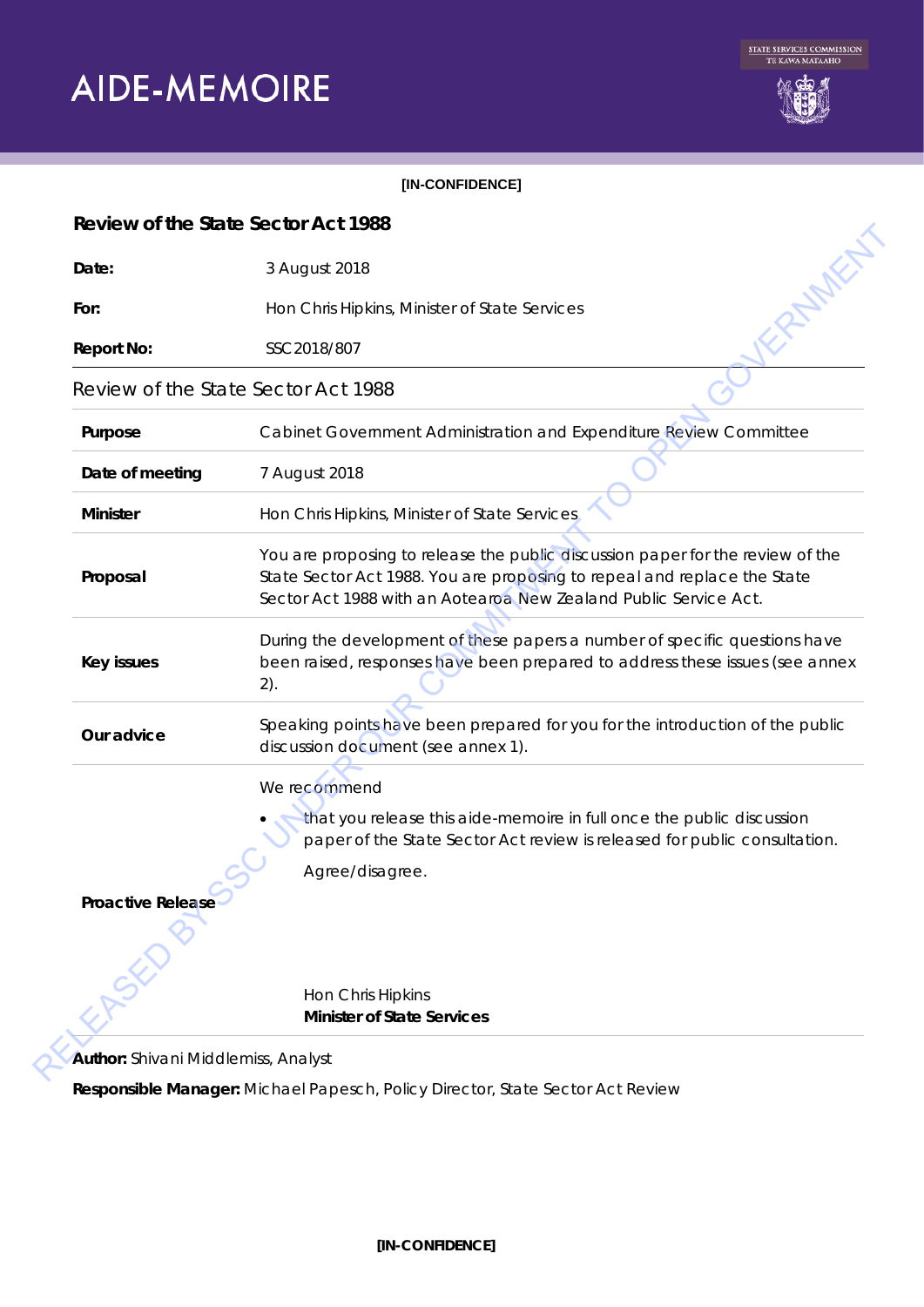# **Annex 1: Speaking points**

*Please note the following has been prepared as speaking points for the introduction of the public discussion document at the 7 August GOV meeting.*

On 15 May 2018, GOV invited me to report back to Cabinet in July to seek approval on the content and release of a public discussion paper for the review of the State Sector Act 1988 [GOV-18-MIN-0013.01].

I would like to introduce this discussion paper, which proposes to establish a new legislative framework for the New Zealand Public Service. The intention of a new Act would be to enable:

- better outcomes and better services;
- strengthen the constitutional role of the Public Service; and
- a modern, agile and adaptive system.

A number of proposals have been developed to support the intention of a new Act. These are not final, in some areas the document seeks more information from the community, while in other areas preferred options for change have been indicated.

I propose the following within a new Act:

- articulated purpose, principles and values for the New Zealand Public Service and its role in supporting the Crown/Māori relationship;
- expanded definition of the New Zealand Public Service to a range of Crown entities (Crown agents, autonomous Crown entities) with the effect of applying the purpose, principles and values (set out in the new Act) to them;
- support for strong leadership in the New Zealand Public Service, primarily through establishing a Senior Leaders' Service and new collective responsibilities for chief executives, in addition to a stronger leadership role for the Public Service Commissioner;
- addressing diversity and inclusion, and ethics and integrity, opportunities in the New Zealand Public Service;
- enabling stronger workforce provisions for the New Zealand Public Service, for example common terms and conditions for some Public Service employees;
- provision for new organisational and governance arrangements for departments in the New Zealand Public Service to enable joined-up, citizen-centred services across a range of government departments; and
- increased capability of the New Zealand Public Service to support successive governments.

The review of the State Sector Act is part of a wider reform package, which will be wellconnected to any changes embedding intergenerational wellbeing within the public sector, and changes to the Public Finance Act 1989. The SSC has been engaging with the Treasury on the proposals, as well as any connections. COV-THEN prints describe the base of the Note of the Note Andreased Commuter (COV-THENDOW) to the COMMITMENT TO THE CONSULTS (SCOVER) (COV-THENDOW) is the method of the Note of the Note of the Note of the Note of the Note

Two documents will be released for public consultation, one will be a detailed discussion document, and the other will be a shorter consultation document to engage the general public.

We will be explicitly asking public servants to provide feedback on the proposals in the consultation document.

Public consultation commences the week of 27 August (please note this aligns with Public Finance Act changes), and concludes 12 October.

The State Services Commission has been engaging with key stakeholders, including senior public service leaders, Public Service Association (PSA), Māori, public servants, and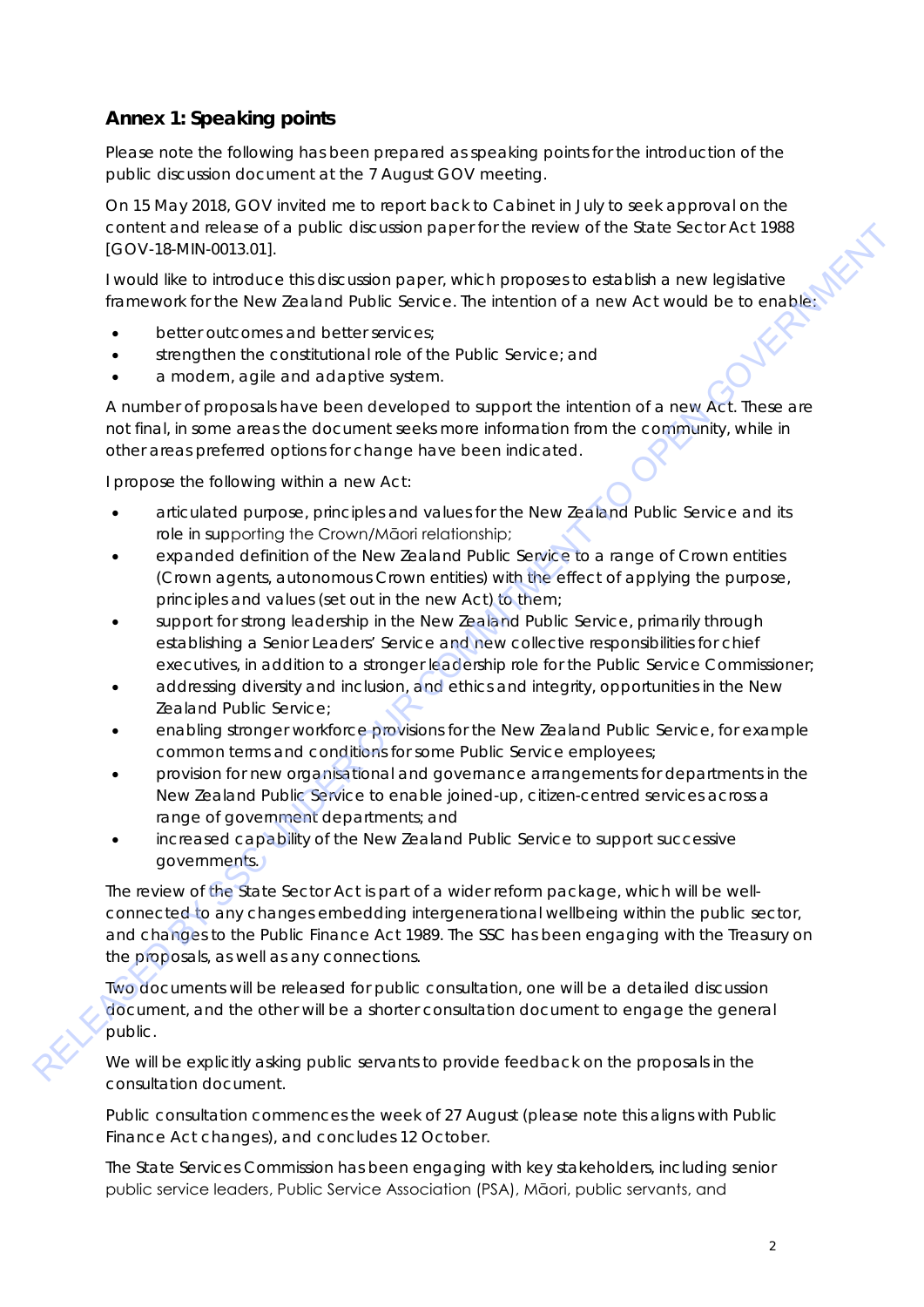academics. These engagements will continue over the consultation period and inform final policy proposals.

Following public consultation, I will prepare proposed directions of travel for GOV to consider. I intend to provide GOV a paper outlining the proposed directions of travel in November 2018, with final recommendations to Cabinet in March 2019. RELEASED BY SSC UNDER OUR COMMITMENT TO OPEN GOVERNMENT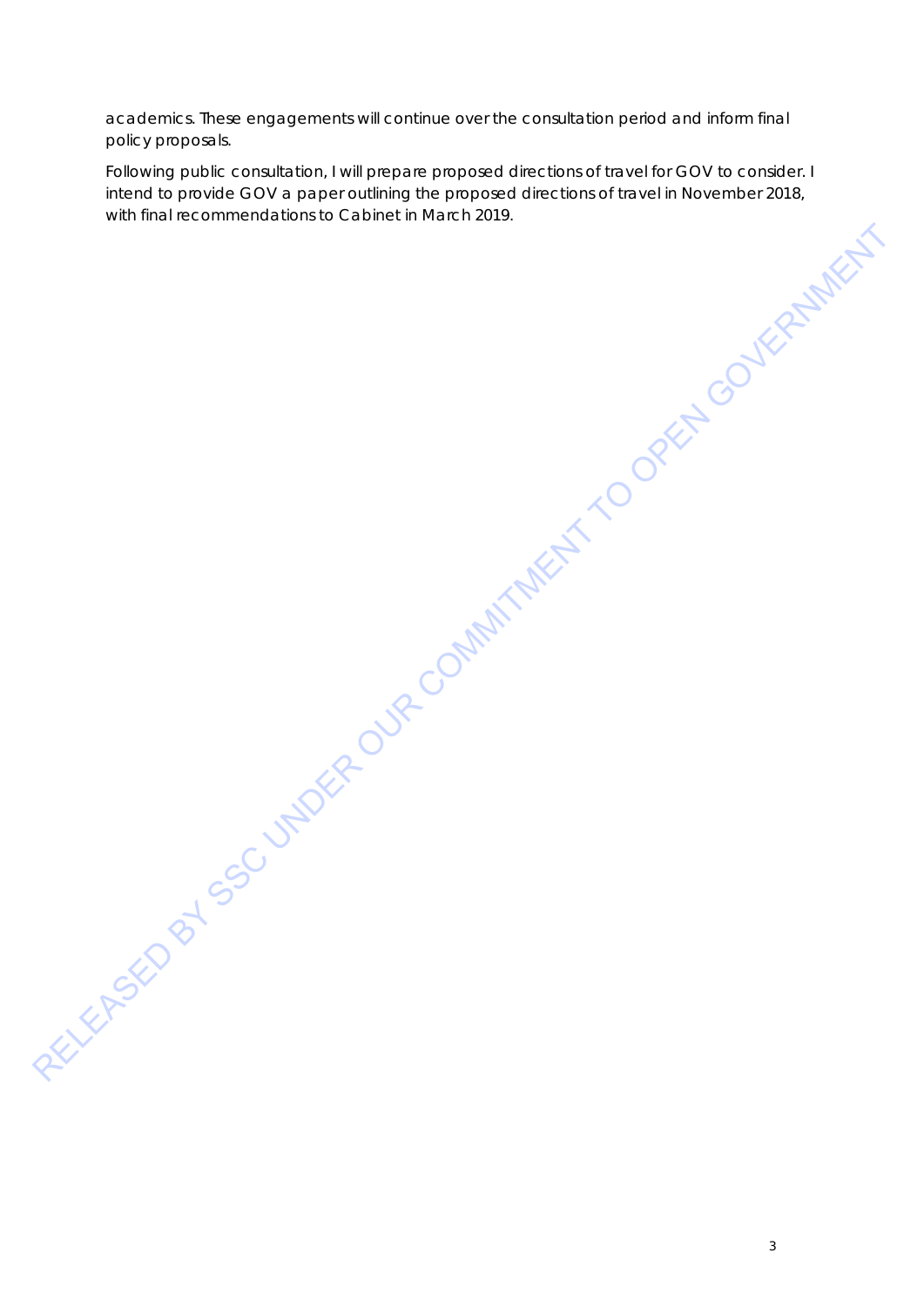## **Annex 2: Feedback on earlier drafts of the discussion document**

*During the development of these papers a number of specific questions have been raised, responses have been provided to questions that may arise from the discussion at GOV.* 

## **Supporting the Government's wider agenda**

The objectives outlined in the review of the State Sector Act include providing: better outcomes, better services; strengthening the constitutional role of the Public Service; and supporting a modern, agile and adaptive system. These objectives will help support the Government drive meaningful change through to public sector for New Zealanders.

## **Ministerial decision rights**

The reform is not intended to change Ministerial decision-rights. The Cabinet Manual sets out expectations between the Public Service and Ministers; we think that legislating for shared purpose, principles and values will provide clarity for Ministers around the expectations of the Public Service.

*Refer to paragraph 40 of the Cabinet paper.*

## **Reference to the Treaty of Waitangi within the new Act**

The current Act is silent on the Public Service's role in the relationship between the Crown and Māori. The discussion paper proposes a prominent stand-alone clause in a new Act to set out clear expectations of the New Zealand Public Service support the government of the day to foster a strong relationship with Māori and to better meet the needs and aspirations of Māori and its Treaty obligations. This clause would be aspirational, similar to those on the purpose, principles and values and not enforceable

## *Refer to paragraph 24 of the Cabinet paper.*

Operational provisions would strengthen and clarify the Commissioner's and chief executives' responsibilities. Chief executives would have explicit, enforceable responsibilities and accountabilities for partnership, participation and engagement with Māori, workforce cultural competency and composition, and delivering services and results.

*Refer to paragraph 26 of the Cabinet paper.*

If a Chief Executive or Crown entity board is not meeting the Treaty requirements under the new Act, he or she could be judicially reviewed. The ability to litigate could be limited with explicit provisions in the Act, similar to provisions in clause 28 of the Child Poverty Reduction Bill.

## **Constitutional role of the Public Service**

The State Sector Act is a component of New Zealand's constitutional framework. Reforming the Act is being carefully approached so that constitutional conventions are preserved or shifted appropriately (e.g. the proposal for the Commissioner to determine how the Public Service provides factual information during the Government formation process). Officials consider that the proposals in the discussion paper do not change constitutional conventions. Consultation will likely reveal other perspectives on these conventions and ways to secure them. The eigencial method of the reader of this Successory Actincture providing teleform and properties the support to evolve the reader of the successive properties are additional method support to operation a properties and a

*Refer to paragraph 14 of the Cabinet paper and pages 19-20 of the discussion paper.* 

## **Effect of proposals on community and voluntary organisations**

Officials have considered how and to what extent the principles and values may apply to agencies of the community and voluntary sectors which are funded to provide public services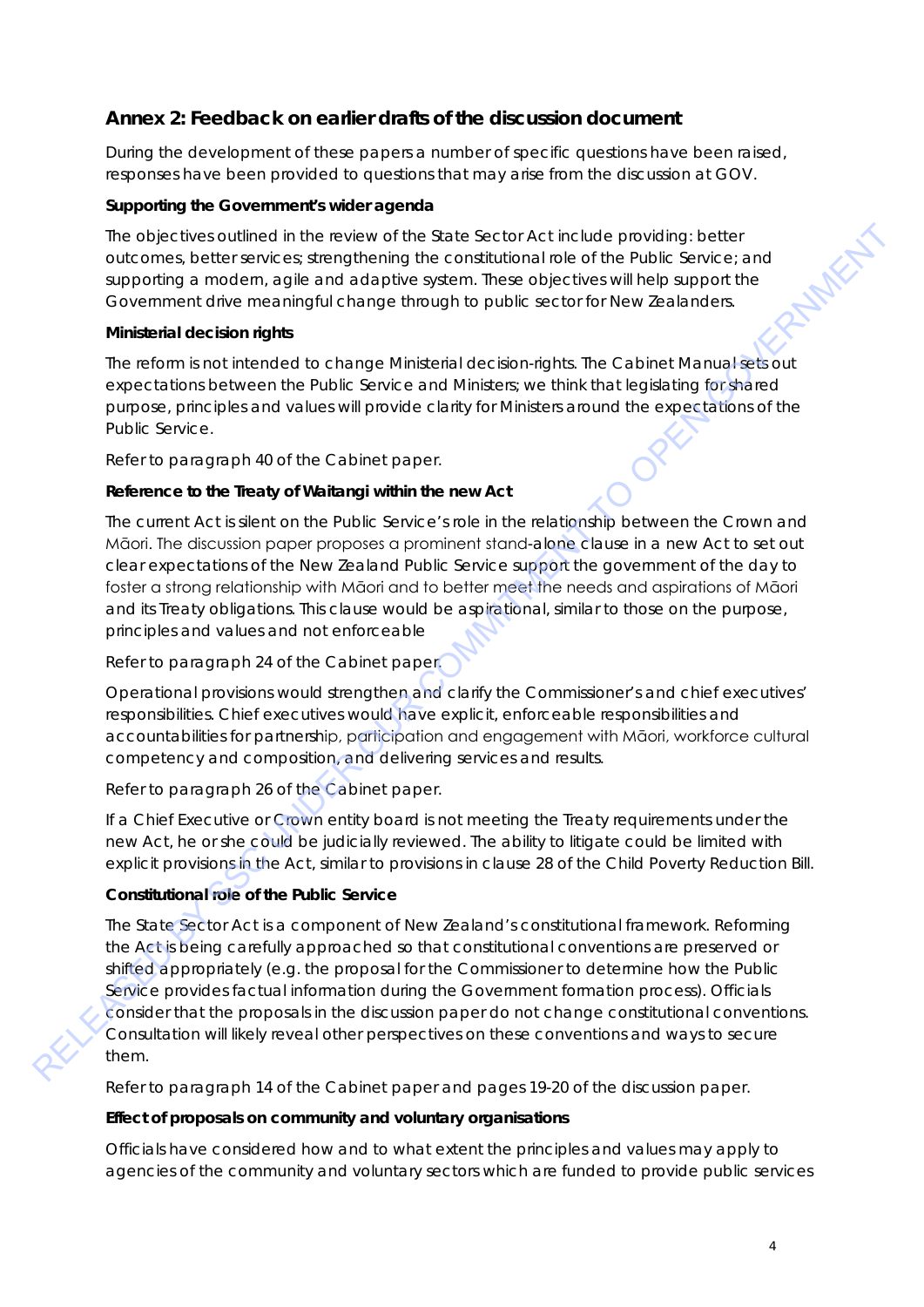but are not part of the Public Service. The discussion document outlines the mechanisms through which contractors can be bound to existing integrity standards. These are:

- where functions are delegated under section 41 of the State Sector Act the delegate can be required to comply with the Code of Conduct; and
- where outside contractors are used the contractor can be bound by the Code of Conduct if the agency is so bound (refer to paragraph 35 of the Cabinet paper).

#### **Role of the State Services Commissioner**

We are aware that some commentators will propose a three-person Commission model through the consultation process. A single Commissioner position will continue under the current proposal to ensure that it is clear who is held accountable by Government, and New Zealanders, and for the integrity and performance of the Public Service. Additionally, a single Commissioner provides Ministers a single point of reference to ensure the Public Service responds quickly and decisively to ministerial priorities.

*Refer to page 41 of the discussion paper.*

## **Capturing the lessons from the Canterbury Earthquakes**

There a number of key lessons for the public service after the 2011 earthquake, including**:** citizen/business-centric service design, co-production, co-location, and information sharing to improve efficiency, (from Ombler and Washington, *Seismic Shifts: The Canterbury earthquakes and public sector innovation*). Lessons from the Canterbury Earthquakes are being considered in policy development.

*Refer to page 27 of the discussion paper.* 

## **Consistency with the wider Employment Relations Framework**

Common terms and conditions for the Senior Leaders Service could be seen to effect the ability for some public servants to negotiate terms of employment. The current Employment Relations Framework of negotiation of terms and conditions will remain, and we would envisage the current practice based on an offer and acceptance process, where there is a general ability to discuss terms of employment would remain. In our discussions with the Ministry of Business and Innovation (MBIE), we discussed this issue and the ways to design common terms and conditions, we intend to keep the public sector within the current employment relations framework. We will continue to engage with MBIE on this. Conduct if the agency is to bound (ofer to puragraph 35 of the Cabinet paper).<br>
Relead to the Slab Services Commissions release the services of the Slab Services Commission model<br>
Received the considered process. A single

#### **Litigation risks**

The following is a summary of potential litigation risks with regard to the proposed purpose, principles and values. The current proposal is that these aspects of the Act are not enforceable.

Chief Executives and Crown entity boards are already expected to act consistently with the proposed purpose, principles and values. Similar statements exist in the State Sector Act and in the State Services Code of Conduct issued by the State Services Commissioner.

The intention is the legislation be drafted in accordance with the policy intention that the purpose, principles and values not be enforceable in law. Any litigation risk is low because we expect the Public Service to act in accordance with the purpose, principles and values. The values and principles are close to the criteria decision makers are already required to adhere to in public law. The principal grounds of judicial review are illegality (acting outside the scope of the power conferred), unreasonableness, and unfairness (both procedural and substantive or actual).